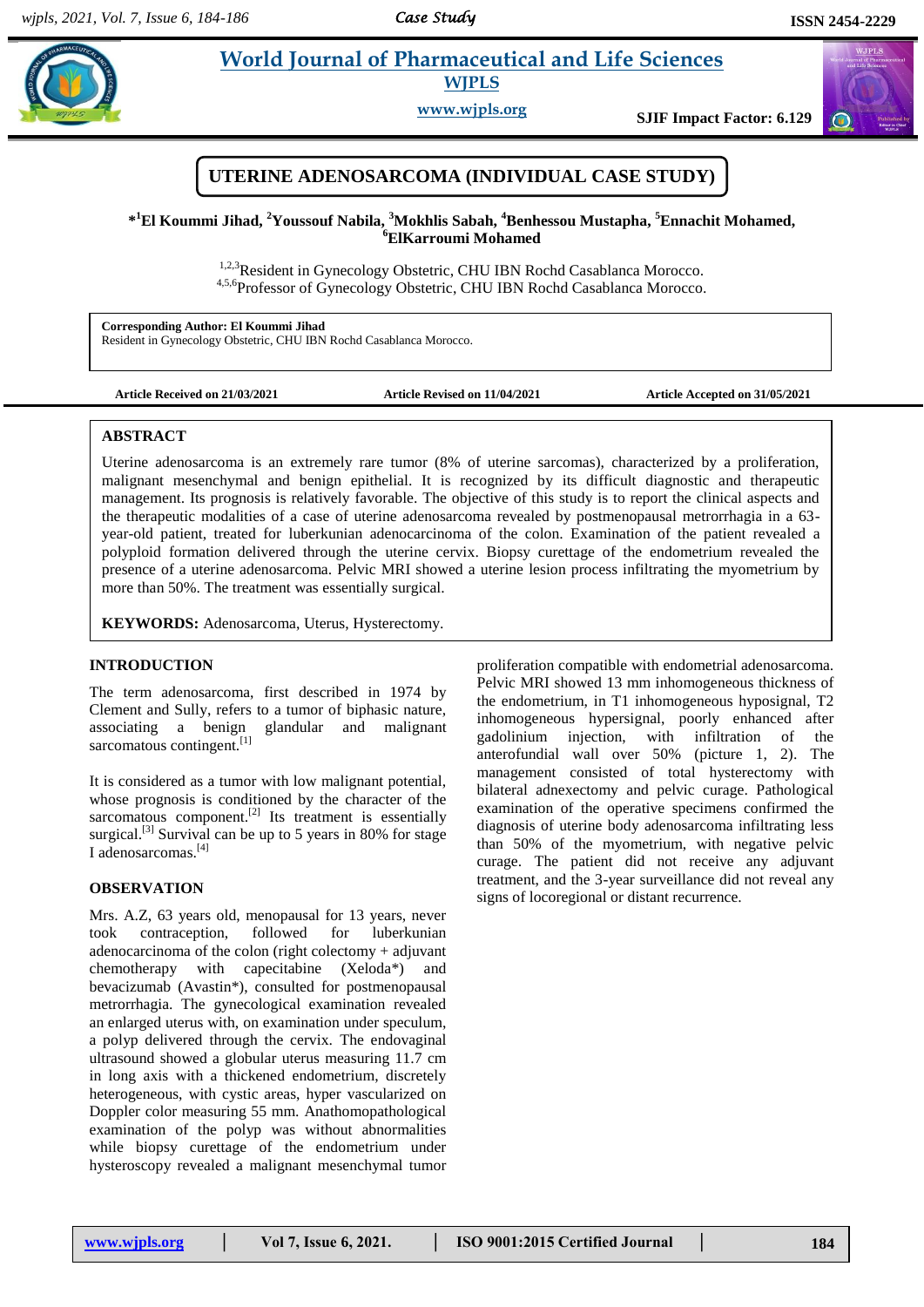

 $\overline{\phantom{a}}$ 

# **DISCUSSION**

Adenosarcoma is uncommon combined neoplasm, mesenchymal and epithelial. It represents 8% of all uterine sarcomas.[5,6]

These tumors are composed of benign epithelial elements, most often of the endometrioid type, and malignant mesenchyme, generally of low grade, which often determines the clinical behavior of these tumors.[7,8,9,10]

Only a hundred cases have been described in the literature.[10] classifying this tumor as a postmenopausal cancer, with an average age of occurrence of 58 years.<sup>[11]</sup>

The risk factors are unknown. However, an association with previous pelvic irradiation, long-term estrogen use and prolonged exposure to Tamoxifen has been described.<sup>[1,12,13]</sup> Our patient did not have any of these risk factors.

The clinical symptoms are polymorphic, mainly metrorrhagia.[8] Other non-specific indicators such as pelvic pain, vaginal discomfort or recent prolapse may be the cause of the medical consultation.<sup>[5,14,15]</sup> Our patient suffered from isolated postmenopausal metrorrhagia.

The physical examination is non-specific, and most often reveals a pelvic mass, an enlarged uterus.[16,17] with on speculum examination, a cervical or endometrial polyp (22%) delivered through the cervix, which may be considered as the origin of the bleeding and confused with the tumor.<sup>[5,8,14,15]</sup> as was the case for our patient. Thus, biopsy of a polyp delivered through the cervix, or biopsy curettage of the endometrium, are not always sufficient to make the diagnosis. It is only after the anatomopathological study of the hysterectomy specimen that the diagnosis is affirmed, revealing the two malignant mesenchymal and benign epithelial contingents.<sup>[18]</sup>



**Picture 1: Picture 2:**

The histological diagnosis is accurate in only 25% of cases,[5,8] hence, many differential diagnoses can be considered, namely: low-grade endometrial stromal tumors, carcinosarcomas, adenofibromas, and embryonal rhabdomyosarcoma, especially in small specimens. The distinction between these different histological entities is best appreciated by applying morphological criteria. Immunohistochemistry has a limited role.<sup>[19]</sup>

The optimal treatment for adenosarcoma is surgery, consisting of hysterectomy, usually with bilateral salpingo-oophorectomy,<sup>[8,20,21]</sup> because it is usually a low-grade malignant tumor,<sup>[22]</sup> with essentially local development, rarely invading the myometrium.[23] Pelvic lymphadenectomy remains controversial. According to the literature, the invasion of the myometrium, the enlarged proliferation of the tumor, and the lymph node involvement expose the patient to locoregional recurrence, and to peritoneal and pulmonary metastases, which appear within 5 years in 30% of cases.<sup>[24]</sup> Our patient underwent a total hysterectomy with bilateral adnexectomy and pelvic curage due to the invasion of more than 50% of the myometrium on imaging.

Regarding the contribution of adjuvant treatment (chemotherapy and radiotherapy) in this type of tumor, the data are very controversial, due to the lack of studies and follow-up. $\left[1^{7}\right]$  The latter is not well defined. Adjuvant radiotherapy seems to have a role in better pelvic control and in reducing local tumor recurrence.<sup>[25]</sup> On the other hand, adjuvant chemotherapy in patients with advanced disease or risk factors for recurrence may lead to prolonged progression-free survival.<sup>[5,21,23]</sup>

Adenosarcoma is rarely metastatic,<sup>[14]</sup> however, local recurrence is common and can occur in up to 50% of cases.[21] Recurrence and metastasis depend on myometrial invasion.<sup>[1]</sup> Our patient is currently 3 years after her surgical treatment, without recurrence.